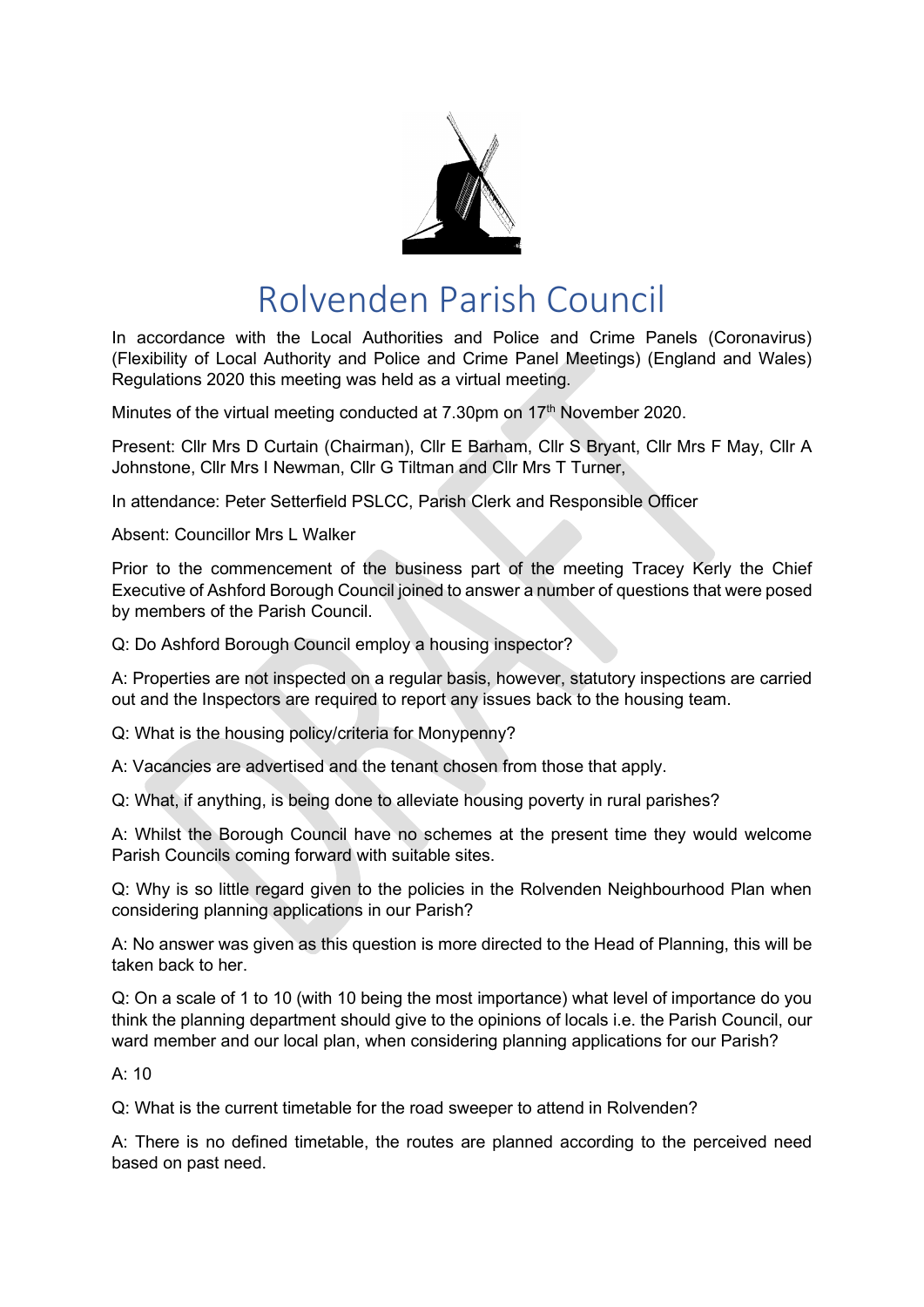Q: Why have we not yet been reimbursed for our losses incurred through the Rolvenden Rocket?

A: This question will be taken away for a response.

Q: Why do Ashford Borough Council not make better use of the local knowledge that Parish Councils can provide?

A: We would welcome any initiative that could work, previous ideas have lacked support.

# **469. Apologies for absence:**

There were no apologies for absence

# **470. Declarations of interest:**

1. **Declarations of Members' Disclosable Pecuniary Interests:** Cllr E Barham declared an interest in minute number 479 Planning matters as funding is from the S106 agreement re Halden Field.

# 2. **Declarations of Members' Other Significant Interests:** Cllr Mrs D Curtain, Trustee of War Memorial Trust Cllr E Barham, Trustee of Basil Russell Trust, Windmill Trust, Royal British Legion Cllr Mrs I Newman, Trustee of War Memorial Trust

# 3. **Declarations of Members' Other Interests:**

Cllr Mrs l Walker, Rolvenden Village Fete, Secretary Rolvenden Football Club Cllr S Bryant, Chairman Rolvenden Football Club

#### **471. Minutes:**

The minutes of the virtual meeting held on  $20<sup>th</sup>$  October 2020 were submitted, agreed as a true record and were approved for signature at a time when restrictions placed on meetings by the Government have been removed.

#### **472. Finance:**

Schedule of payments:

| £2,070.00 (VAT £345.00) |
|-------------------------|
| £910.22                 |
| £120.00                 |
| £200.00                 |
| £360.00 (VAT £60.00)    |
| £17.00                  |
| £514.80 (VAT £85.80)    |
| £39.99 (VAT £6.66)      |
|                         |

Funds received during the month: S106 funds for the Streyte play area £29,881.91 Care bear donations £1,300.00

Councillors Curtain and Newman verified the transactions through the bank account.

Councillor Bryant expressed the wish that staff costs were broken down to the constituent parts, however this is not possible due to the restrictions of data protection legislation and it being personal information.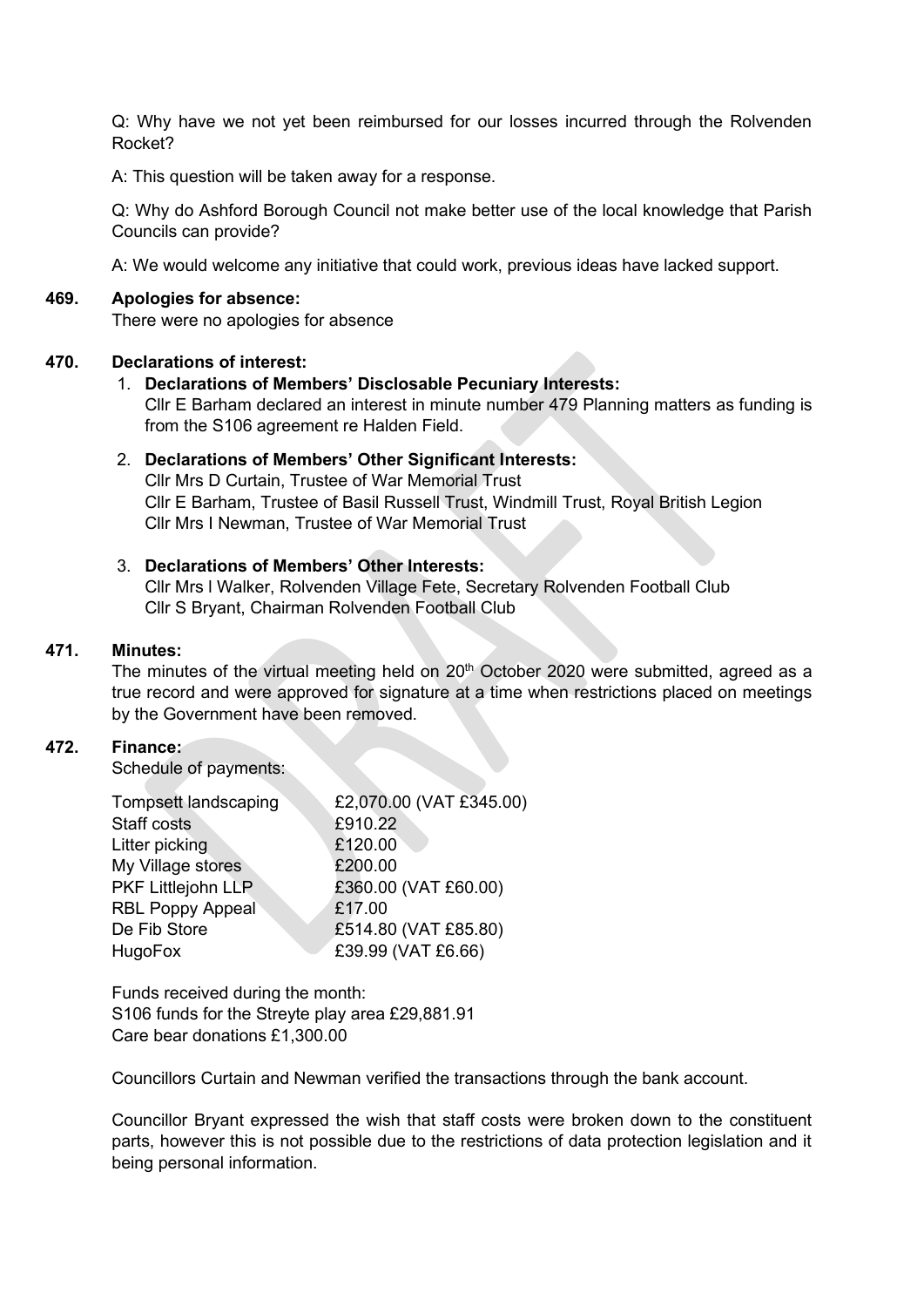# **Resolved:**

- **1. To receive and note report RPC/20/08**
- **2. To receive and acknowledge the financial movements for the period 1st April 2020 to 31st October 2020.**
- **3. To authorise the payment of the invoices presented at the meeting.**

# **473. Conclusion of Audit for the year ending 31st March 2020:**

The Parish Council's external auditor, PKF Littlejohn LLP, have completed their work on the Parish Council's accounts and issued their report which states:

*On the basis of our review of Sections 1 and 2 of the Annual Governance and Accountability Return (AGAR), in our opinion the information in Sections 1 and 2 of the AGAR is in accordance with Proper Practices and no other matters have come to our attention giving cause for concern that relevant legislation and regulatory requirements have not been met.*

*There are no other matters affecting their opinion which they draw to the attention of the Council.*

# **474. Rolvenden Pre-school:**

The following communication has been received from the pre-school: "Our current situation is getting quite precarious due to a number of factors (mainly due to the dreaded Covid). Without help now we may struggle to remain open through into the next school year.

We began the year with a healthy bank balance, but the enforced closure due to lockdown meant that we lost income from fee paying parents. The government furlough scheme only paid a small portion of our wages. We are aware of 3 children who would have come to us on funded places who have pulled out due to covid. We also lost out on claiming additional pupil premium funding for disadvantaged families during the closure.

Since re-opening, our cleaning bill has increased 3 fold due to staff spending extra time each week cleaning as well as the cost of all the products used daily.

We are unable to run our usual fundraising efforts due to ongoing Covid restrictions and we are aware that many families are struggling financially at the moment anyway. This is also affecting the number of hours taken up by fee paying parents as many of them cannot afford as many hours as they would like.

We are looking at steps to reduce our outgoings by cutting our opening times to four full days per week. This will reduce our rent and wage bill. We have consulted with parents who would be affected and they are willing to move their children's days.

We are being as economical as possible with resources and not spending on new items at the moment. We do have plans to improve the garden thanks to a £1000 grant available from our local pre school collaboration, which must be used for improvements to the setting rather than ongoing running costs.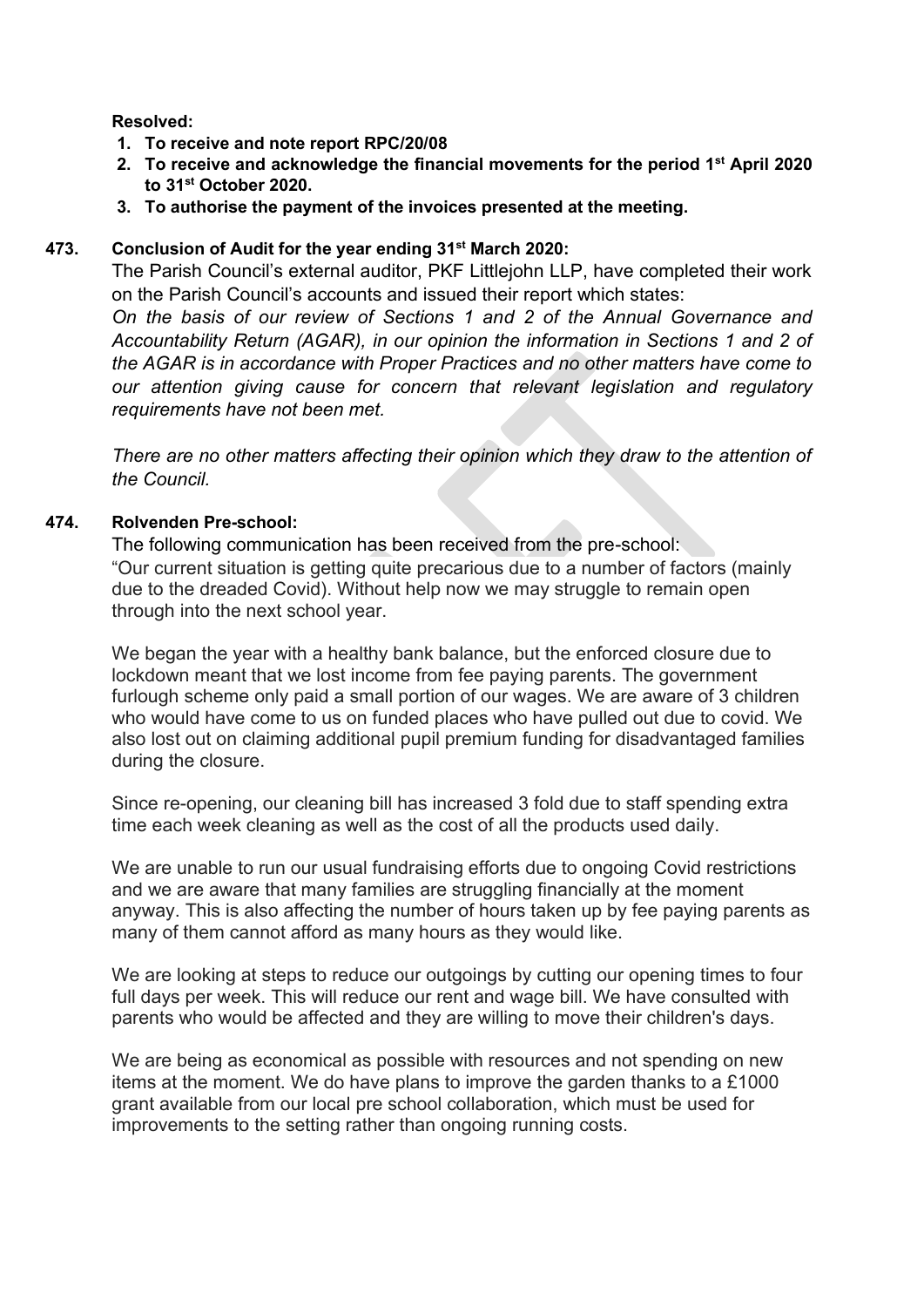What we really need at the moment is a gift of money to go into the bank to support us with our running costs during this unprecedented time. We are still offering our parents a vital resource and the children attending our setting are thriving. We know there are many more local families who will benefit from our pre school in the future, provided we can ride the current storm and survive to see another year".

**Resolved: The Parish Council wish to support the Pre-school group and will make the sum of £2,000.00 available for running costs.**

## **475. Stolen Funds:**

The Insurance Company are yet to respond to the loss adjuster's report. No response has been received from the Solicitor regarding the comments fed back regarding the letter from Lloyds Bank.

# **476. S106 funds and projects:**

The legal agreement from Ashford Borough Council in respect of the Layne Play Area is still awaited, therefore it is unlikely that the installation of the new equipment will coincide with that at the Streyte as the order cannot be placed until such time as the agreement is to hand.

# **477. Pavilion project:**

Further to the Parish Council meeting on 20<sup>th</sup> October, minute 462 refers, the War Memorial Trust have made contact with the various user groups to arrange a meeting to discuss the project, however due to the introduction of the second lockdown from 5<sup>th</sup> November to 2<sup>nd</sup> December the date has yet to be arranged.

Whilst the advice given is to establish a Community Interest Company to administer the project, until such time as the user groups have met and understood the implications in terms of the costs of running the facility and a charging basis formulated, this should be held in abeyance.

Early indications are that grant funding will be required to build the pavilion and current research of the major sport funders has shown that any grants being made available are Covid 19 related. It is therefore recommended that no further action is taken until such time as a realistic cash flow forecast is produced.

# **478. Land bequest:**

The solicitor advises that he has again sent a chaser to the executors to sign the requisite documentation for the transfer of the land and allotments to the Parish Council.

The allotments at the present time are not protected by statute as they are privately owned, therefore at the present time it would be inappropriate for the Parish Council to fund improvements to the site as it could be sold. It would be more appropriate if works are urgent that the allotment holders contacted the executors to fund the works.

# **479. Planning matters:**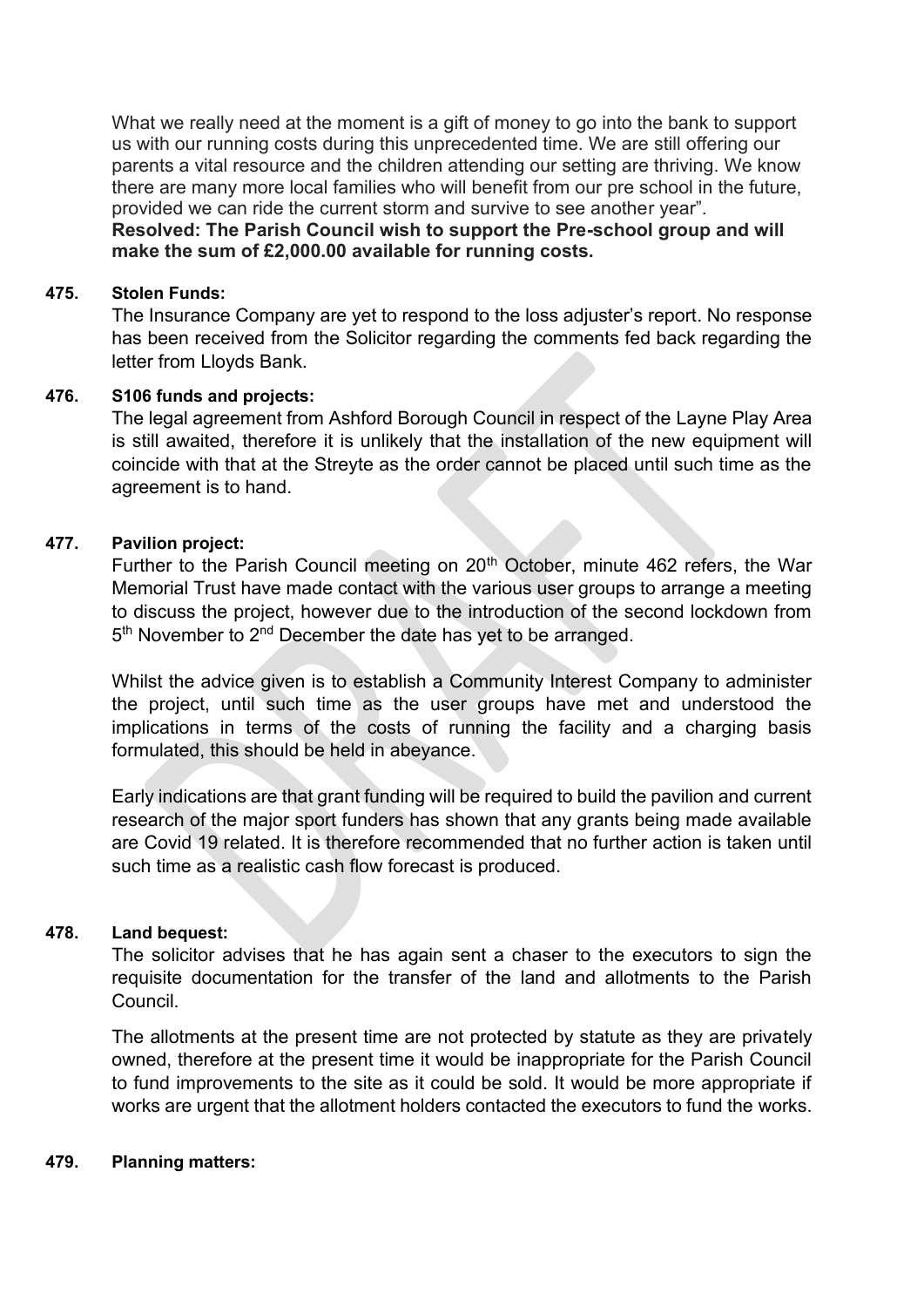1. **20/01355/AS – Rolvenden Primary School, Hastings Road, Rolvenden –** Extension to provide two classrooms and WC block to replace existing separate demountable's.

**Resolved: The Parish Council supports the application.**

2. **20/01465/AS – Land south of Swiss Cottage, Rolvenden Hill, Rolvenden –** Storage container for the storage of animal feed and equipment (retrospective).

**Resolved: The Parish Council objects to the application as no justification has been provided for the need for additional storage as to the knowledge of the Parish Council there are no horses kept at the site, therefore the existing stable complex would appear to be more than adequate.**

**3. 20/01489/AS – 10 Thornden Lane, Rolvenden –** single storey front extension.

**Resolved: The Parish Council supports the application.**

**4. 20/01536/AS – Land adjacent to 35 Gatefield Cottages, Gatefield Road, Rolvenden –** Erection of a proposed holiday let cabin with associated access, parking and landscaping.

**Resolved: The Parish Council objects to the application on the following grounds: The development will intensify the overall density of the area, making it cramped and causing significant harm to the character of the area and the built pattern of the existing development, being characterised by mainly two storey dwellings in reasonable large plots.**

**It would result in the loss of an open piece of land that contributes in a positive manner to the visual amenity of the street scene.**

**It would be detrimental to the character and appearance of the AONB.**

**The homes at Gatefield were built in the 1920s as the first local "Homes for Heroes" following WW1 and as such have heritage value to the village. Their strong design features include hipped and catslide roofs, wide casement windows and real chimneys, with the homes being built in well spaced pairs.**

**The supporting documents state that the proposal meets RNP11 - it does not as the policy relates to conversions NOT new builds and this proposal would be in breach of clause c anyway in its effect on the amenity of the neighbours.**

**We believe it also does not meet or is in breach of all of the following :**

**Ashford Local Plan**

**HOU10 clauses a & b**

**HOU15**

**HOU3a clauses a,b & c plus reference to AONB**

**EMP11 - this is not an appropriate location, not least as the two neighbouring properties are bungalows for the elderly**

**ENV3a clause g**

**ENV3b ref to AONB**

**SP6 clauses a & h**